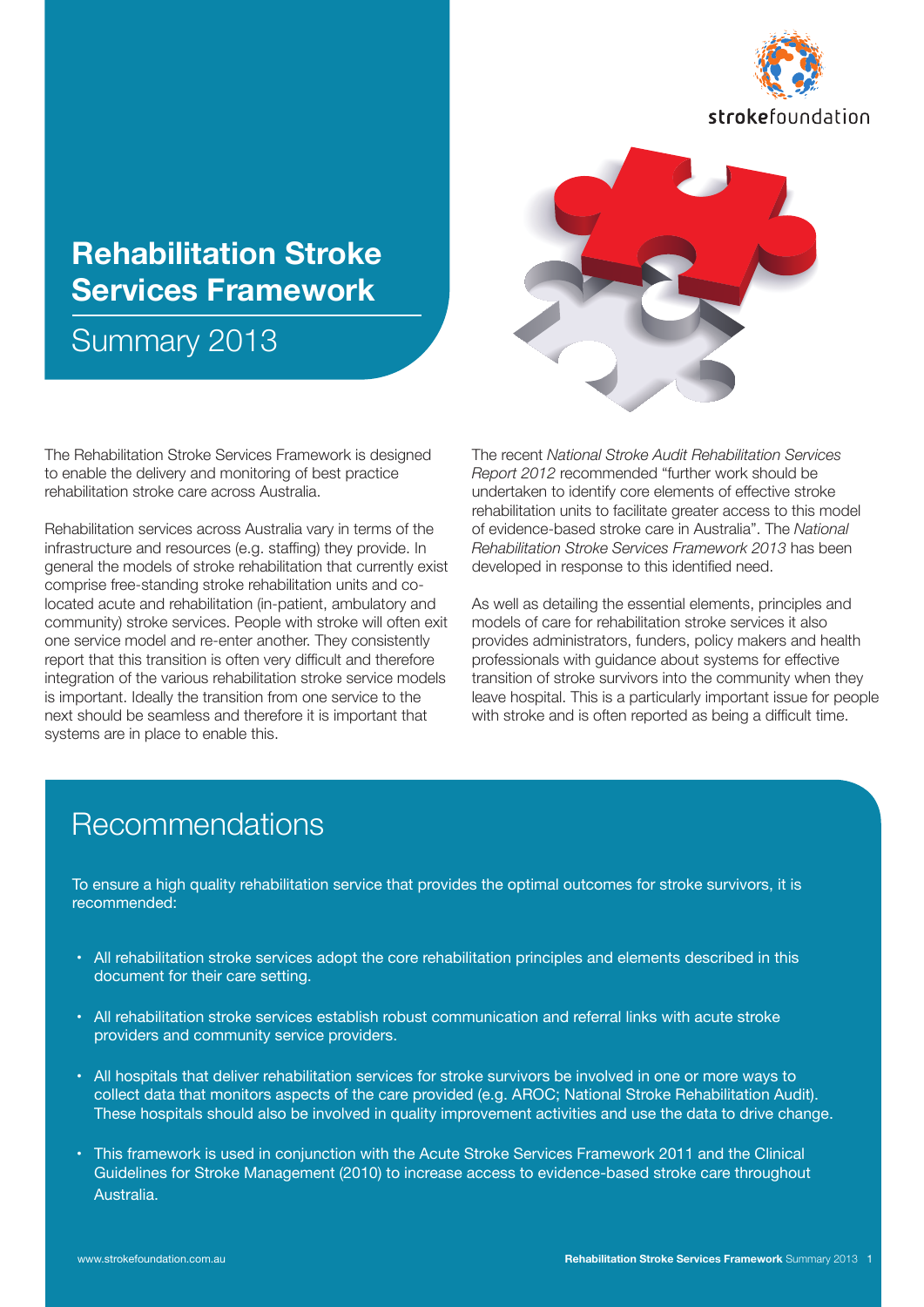# Aims of the framework

The framework aims to improve the quality of Australian rehabilitation stroke services by outlining recommended structures, networks, settings, workforce and criteria for monitoring.

The intended use of the framework is to:

- 1. Outline essential **principles, elements** and **models** of stroke rehabilitation services in order to **assist planning** of rehabilitation stroke services.
- 2. Provide a basis for **measuring** adequacy of current structures and resources for best practice stroke care.
- 3. Enable this information to be used to **advocate** for improved services where gaps are identified.
- 4. Guide decisions about **resource requirements** (e.g. workforce).
- 5. Provide an outline for **monitoring** quality of care delivered by stroke services.

The framework is not developed to be used for accreditation purposes (this may change during future reviews).

### Target audience

This framework is intended for use by administrators, funders, policy makers and health professionals who plan, organise and deliver care for stroke survivors who require rehabilitation services.

### **Table 1**

### Essential principles of stroke rehabilitation services

The *National Rehabilitation Stroke Services Framework 2013* is premised by a number of core principles.

#### These are:

- 1. All people with stroke will benefit from rehabilitation<sup>1</sup> and therefore it should be made available unless they meet the exception criteria as outlined in the Australian Stroke Coalition (ASC) Assessment for Rehabilitation Pathway and Decision-Making Tool.<sup>1</sup>
- 2. Every person with stroke has the right to choose their goals, activities and priorities.  $2^{\frac{1}{2}}$
- 3. Rehabilitation should be client-centered. Health professionals should move towards and enable an equal partnership in care with clients, their families and significant others.<sup>2</sup>
- 4. Rehabilitation should adopt a whole person approach which includes addressing physical, social and spiritual dimensions.<sup>2</sup>
- 5. Stroke care should be evidence-based. Processes to promote the implementation of evidence and best practice should be in place to support safe and effective care. Evidence-based practice should be supported through professional development, teaching, quality research and quality assurance activities.
- 6. The model of care for rehabilitation should be driven by client preference and level of need, i.e. level of support/ability to function in the client's own environment.
- 7. Service providers have a responsibility to ensure that the resources and environment facilitate maximum recovery of a client's motor, sensory, social and cognitive levels.
- 8. Rehabilitation should be provided by a specialised interdisciplinary team of health professionals throughout the care continuum.3 Access to specialised services (e.g. aphasia, return to work, driving etc) should be available at any time along the rehabilitation pathway.
- 9. Rehabilitation should be offered in a culturally appropriate environment.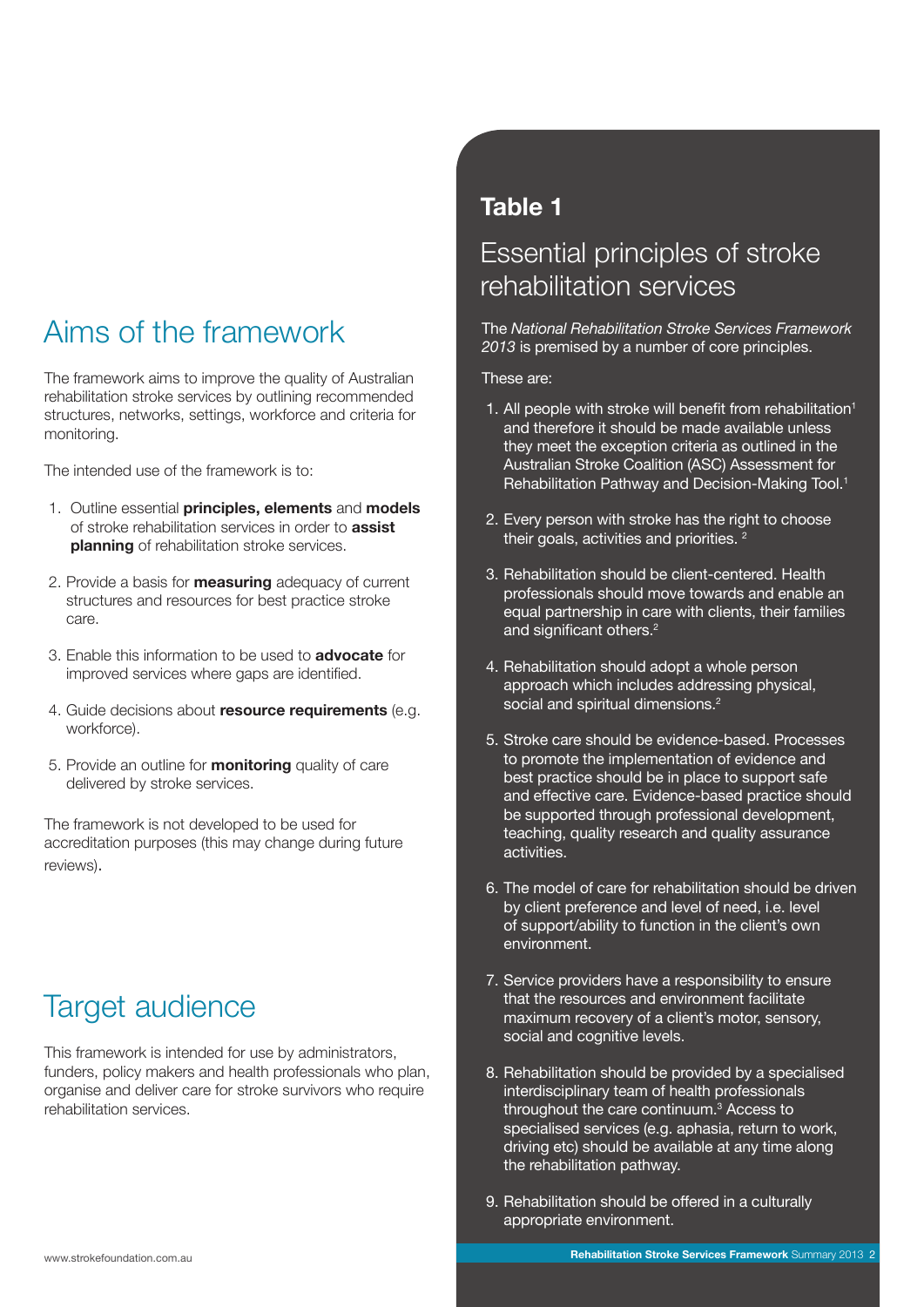

### **Table 2**

### Essential elements of stroke rehabilitation services

To optimise outcomes for people with stroke, all models of rehabilitation services should include the following elements:

- 1. Effective links with acute stroke service providers.
- 2. Specialised interdisciplinary stroke (or neurorehabilitation) team with access to staff education and professional development specific to stroke.
- 3. Co-located stroke beds within a geographically defined unit.<sup>3</sup>
- 4. Standardised and early assessment for neurorehabilitation.
- 5. Written rehabilitation goal setting processes.<sup>3</sup>
- 6. Routine use of evidence-based guidelines to inform evidence-based therapy.
- 7. Best practice and evidence-based intensity of therapy for goal related activity.3
- 8. Systems for transfer of care, follow-up and reentry.
- 9. Support for the person with stroke and carer (e.g. carer training, provision of information/education, provision of care plan) to maximise community participation and long-term recovery.
- 10. Systems that support quality improvement, i.e. regular (at least every two years) review of local audit data by the stroke team to prioritise and drive stroke care improvement.

### Models of care for rehabilitation stroke services

There are a number of models of care currently used in rehabilitation stroke services (refer Figure 1). These include:

- 1. Inpatient rehabilitation services.
	- a. Specialised inpatient sub acute (stroke unit) care
- 2. Early supported discharge services (ESD).
- 3. Community rehabilitation.
	- a. Ambulatory care (day hospital, outpatients)
	- b. Ambulatory care (home-based)
- 4. Outreach.
- 5. Telemedicine rehabilitation support (inpatient or community settings).

More detailed information about these models of care can be found in the full document<sup>4</sup> available at www.strokefoundation.com.au

### Community reintegration

The early post-discharge period is consistently reported by stroke survivors and their families/carers to be a difficult time.<sup>3</sup> Successful reintegration into the community following a stroke requires the consideration of physical, psychological, financial and social aspects of the stroke survivor and their family/carer.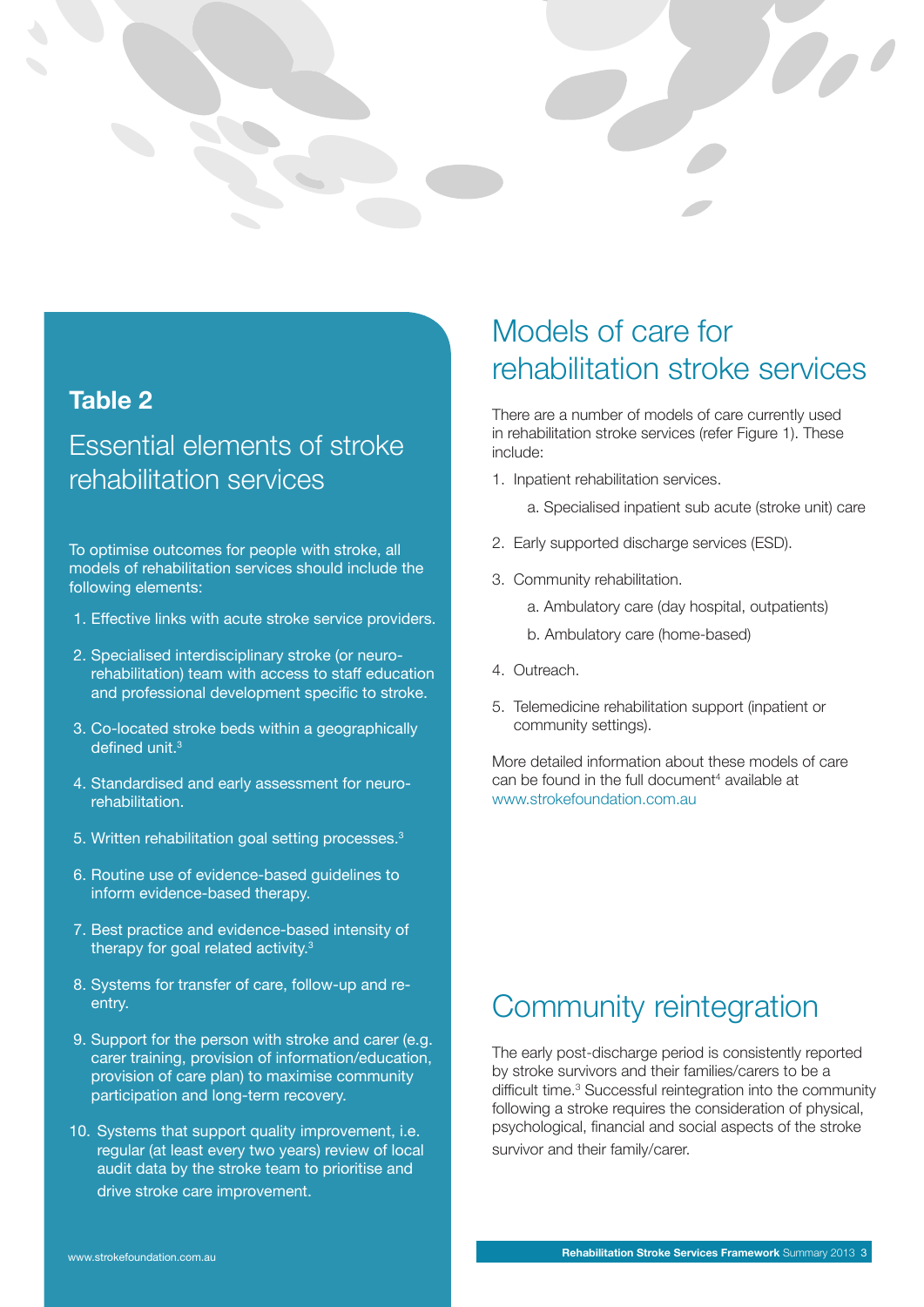### **Figure 1**

# Models of care for rehabilitation stroke services

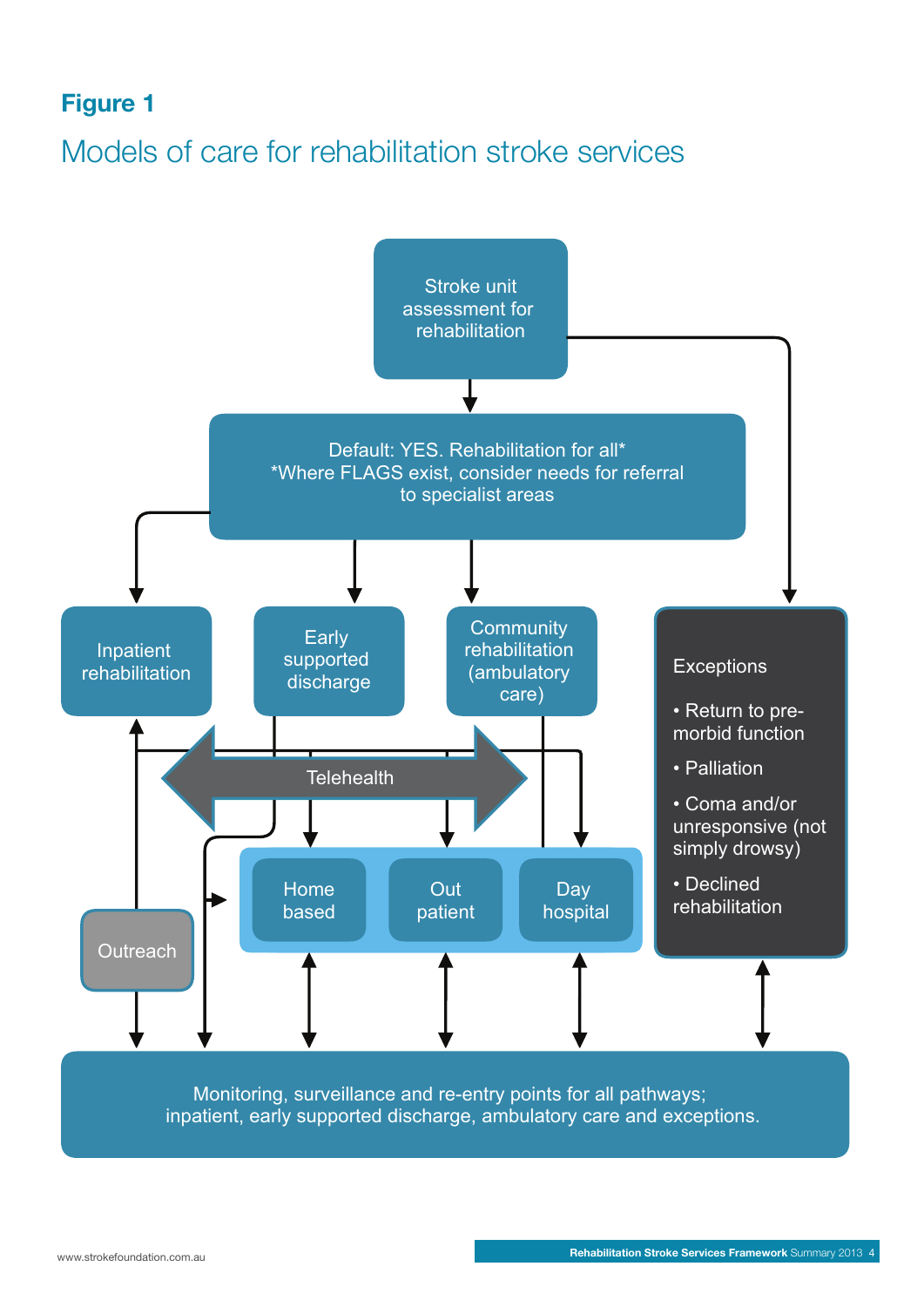### **Table 3**

### Essential activities for safe transition between hospital and community

The minimum activities required prior to discharge include:

- 1. Pre-discharge needs assessment by the interdisciplinary team. The assessment should address clinical, functional, physical, social, informational and spiritual needs.
- 2. Communication and early referral to general practitioner, primary healthcare team, providers of community rehabilitation and community services such as the Aged Care Assessment Team (ACAT).
- 3. Organisation of all medications, equipment and support services.
- 4. Organisation of specialist treatment and assessments such as return to driving.
- 5. Carer training where appropriate.
- 6. Completion of a post-discharge care plan such as My Stroke Care Plan<sup>6</sup> available at This will have been developed in collaboration with the stroke survivor and their family/carer (and a copy provided to them and their GP).
- 7. Provision of information about local stroke support groups and self-management programs.

Hospitals should have the following systems in place to support the discharge process and provide appropriate follow-up care:

- 1. Locally developed protocols for discharge planning.
- 2. Established links with primary health care providers through Medicare Locals.
- 3. Established links with appropriate community services.
- 4. Established links with stroke support services including local stroke support groups, telephone or online support (e.g. StrokeLine, StrokeConnect program) and self-management programs.
- 5. Systems for follow up and re-entry postdischarge.

### Workforce and resource requirements

There should be a full range of team members (medical, nursing, allied health and support staff) with an appropriate skill base and training to provide comprehensive, evidenced-based programs of care. Knowledge and skills training is needed to cover the impairments, activity limitations and participation restrictions present in the patients admitted to the rehabilitation service.

There should be sufficient team member hours<sup>5</sup> available to allow each patient to receive an individualised nursing and allied health program (e.g. physiotherapy, occupational therapy, social work, speech therapy, psychology, dietetics, others) of adequate intensity to meet their needs. This program should be delivered in a way that optimises the effectiveness and efficiency of the rehabilitation program.

The *Clinical Guidelines for Stroke Management (2010)* note it is more important the right therapy is provided rather than dictating which team member should provide care. This is particularly important in rural and remote areas which simply do not have access to all the recommended staff. The use of telerehabilitation as an emerging service model linking specialist staff to other centres can assist to overcome shortfalls in less resourced centres, however the resource commitment at the major centre should also be factored into workforce numbers.

### Data and quality improvement

Capacity to evaluate the quality of health care delivery is essential for informing clinical practice and improving patient outcomes. It is important and crucial to assess, monitor and evaluate key performance indicators and outcome measures in order to demonstrate effectiveness and efficiencies of stroke rehabilitation services. There are two main existing data collection programs related to stroke rehabilitation – the National Stroke Audit Rehabilitation Services (a biennial survey of rehabilitation hospitals along with clinical case audit) and the Australasian Rehabilitation Outcomes Centre (AROC) program. There is currently no minimum dataset of indicators developed which reflect best practice linked to patient outcomes for stroke rehabilitation. Therefore, general principles are discussed here.